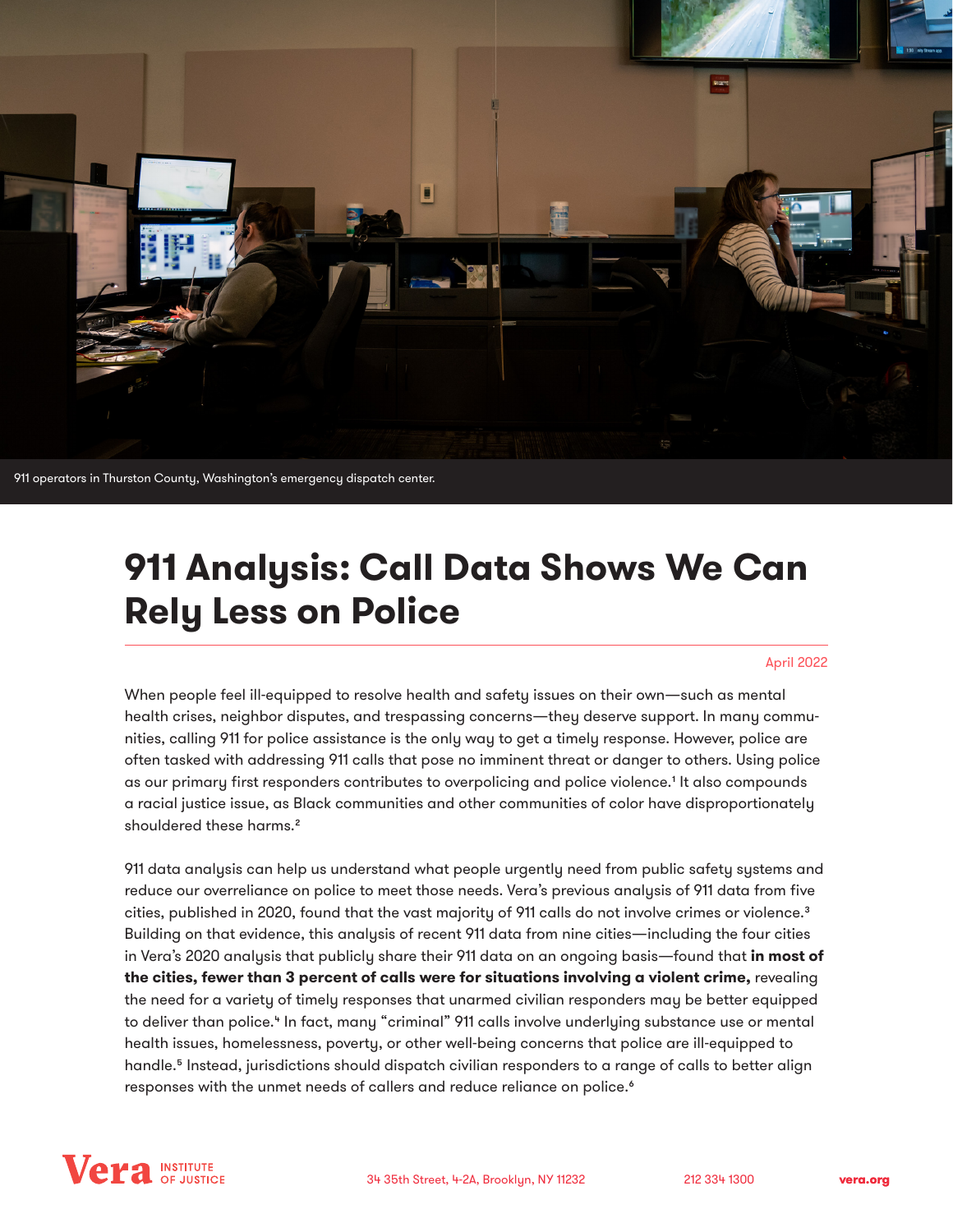## Methodology

For this analysis, Vera researchers used publicly available 911 data from police departments in Baltimore, MD; Burlington, VT; Cincinnati, OH; Detroit, MI; Hartford, CT; New Orleans, LA; New York, NY; Seattle, WA; and Tucson, AZ.7 The data includes a total of 15.6 million community member-initiated calls to 911 between January 2019 and November 2021.8 For more information on the timeline of the data collected, see [911 Explainers: Methodology and Limitations](https://www.vera.org/downloads/publications/911-analysis-methodology-and-limitations.pdf).

This analysis also divides 911 calls into "criminal" and "noncriminal" categories to shed light on how often community members seek help with situations identified by 911 operators as involving criminal activity or not. Categorizing calls this way illuminates immediate opportunities to divert responses from police to civilian teams.<sup>9</sup> It is important to keep in mind that "crime" is not synonymous with "violence," and many situations that are considered "criminal" do not necessarily pose a threat to the public.

For more information about the methodology behind this fact sheet, as well as the challenges and opportunities presented by 911 data analyses more generally, please see the accompanying publication [911 Explainers: Methodology and Limitations](https://www.vera.org/downloads/publications/911-analysis-methodology-and-limitations.pdf).

## Findings





*This stacked bar graph shows how across the nine cities analyzed, the majority of 911 calls involved noncriminal situations. Only a minor percentage of calls were for violent crimes.*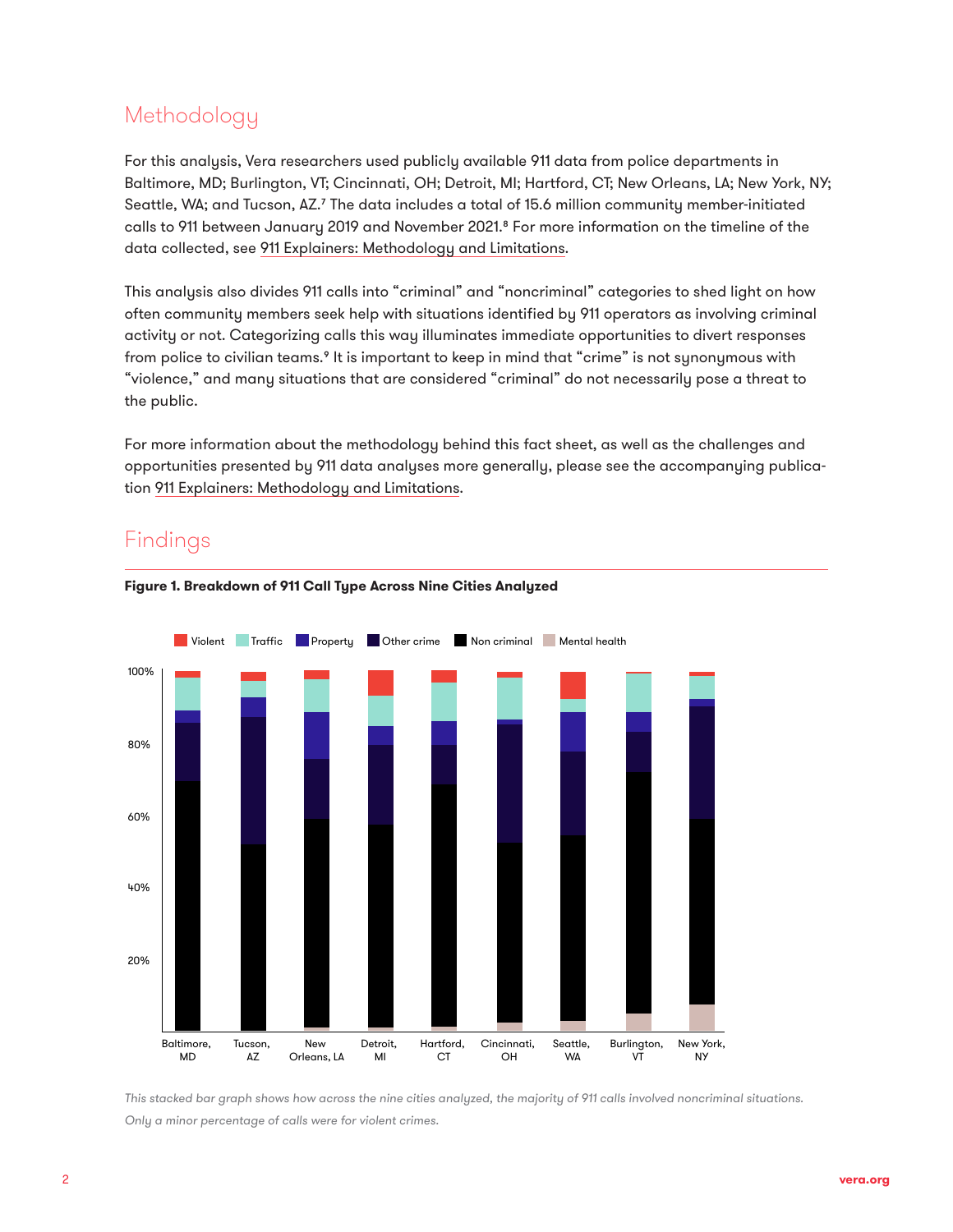### **Analysis of Noncriminal versus Violent Crime Calls**

The majority of 911 calls in each city Vera analyzed—and an average of 62.6 percent of calls across all nine cities—involved noncriminal situations.10

| <b>Baltimore,</b><br><b>MD</b> | Burlington,<br>VT | Cincinnati.<br>ΟН | Detroit.<br>МI | СT    | Hartford, New Orleans,<br>LA | New York.<br><b>NY</b> | Seattle.<br><b>WA</b> | Tucson, AZ |
|--------------------------------|-------------------|-------------------|----------------|-------|------------------------------|------------------------|-----------------------|------------|
| 70.0%                          | 75.0%             | 53.5%             | 57.6%          | 70.0% | 61.3%                        | 61.1%                  | 59.1%                 | 56.3%      |

**Figure 2. Percentage of Noncriminal 911 Calls in Nine Cities Analyzed** 

In three cities, at least 70 percent of all calls were for noncriminal situations.

Calls involving violent crimes in progress warrant urgent responses from police, but 911 data reveals that these situations comprise relatively small percentages of overall call volume.<sup>11</sup>

| Figure 3. Percentage of Violent Crime 911 Calls in Nine Cities Analyzed |  |  |  |
|-------------------------------------------------------------------------|--|--|--|
|                                                                         |  |  |  |
|                                                                         |  |  |  |
|                                                                         |  |  |  |

| <b>Baltimore.</b><br><b>MD</b> | <b>VT</b> | Burlington, Cincinnati,<br>ΟН | МI   | Detroit, Hartford,<br>СT | <b>New</b><br>Orleans.<br>LΑ | New York, Seattle,<br><b>NY</b> | <b>WA</b> | Tucson.<br>AZ |
|--------------------------------|-----------|-------------------------------|------|--------------------------|------------------------------|---------------------------------|-----------|---------------|
| 1.1%                           | $1\%$     | 1.9%                          | 7.1% | 3.2%                     | 2.1%                         | $1\%$                           | 7.1%      | 2.3%          |

For six of the nine cities in the analysis, no more than 3 percent of 911 calls involved violent crime, and only two cities—Seattle and Detroit—saw these percentages rise above 5 percent. This data accounts for all violent crime–related calls, including both calls for crimes in progress and for reported crimes.

This information clearly indicates that people are typically calling 911 to solve problems that present no imminent public safety risk and have little, if anything, to do with crime—and thus do not warrant a default police response. Yet communities continue to rely on police for a wide range of nonviolent, noncriminal situations. In the nine-city sample, four cities provided publicly available data that allowed researchers to ascertain whether calls prompted an on-scene police response. Among these cities, police were dispatched to up to 88 percent of 911 calls received.12

#### **Most Common 911 Calls**

The most common 911 calls include the following call types: Business Checks, Disturbances, Suspicious Persons, and Complaints.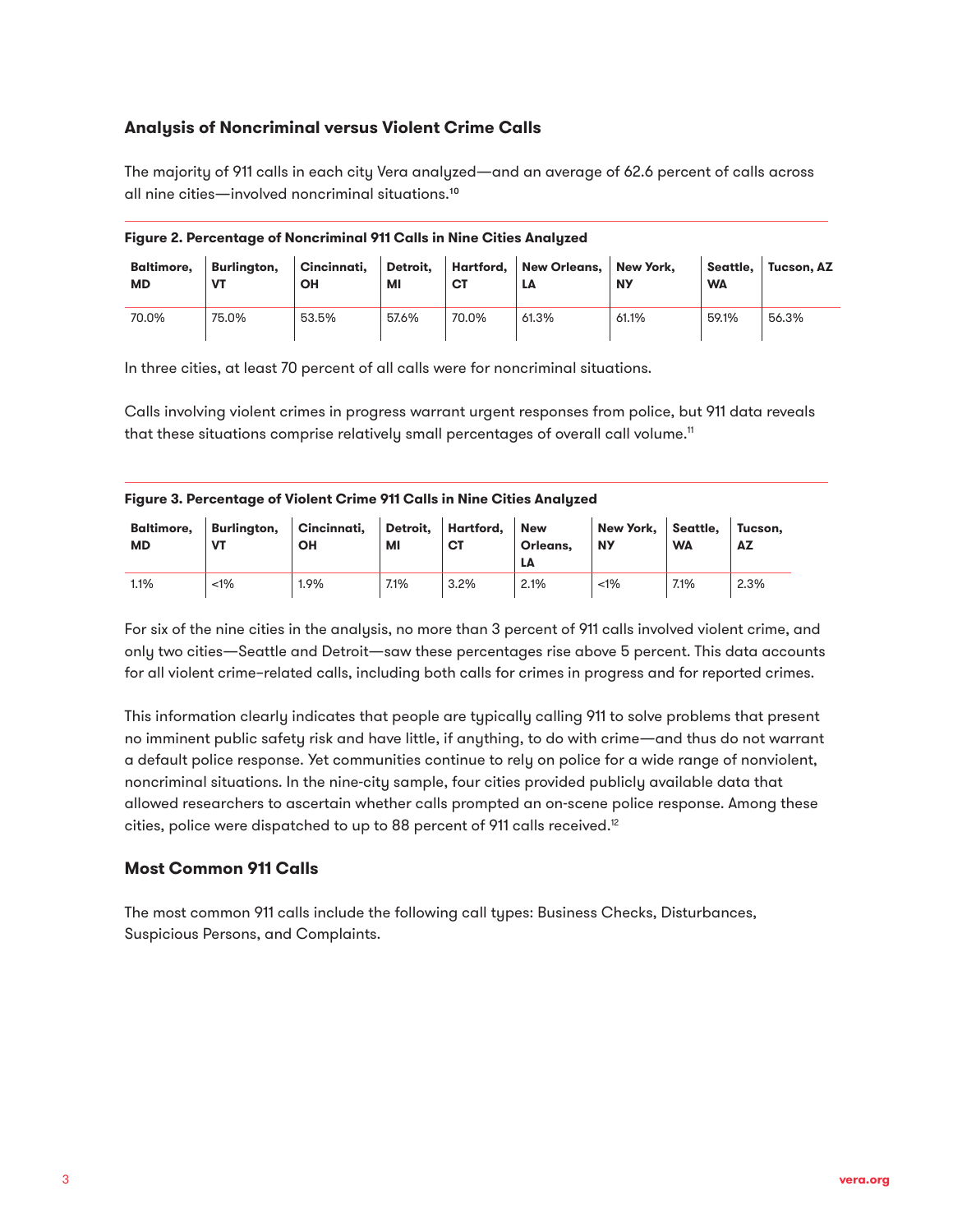#### **Figure 4. Most Common 911 Calls in the Nine Cities Analyzed**

| City, State     | <b>Call Description</b>   | Percent of the City's 911<br>Calls |
|-----------------|---------------------------|------------------------------------|
| Baltimore, MD   | <b>Business Check</b>     | 28.5%                              |
| Cincinnati, OH  | Advised Incident          | 18.9%                              |
| Detroit, MI     | Disturbance               | 17.2%                              |
| New Orleans, LA | <b>Complaint Other</b>    | 11.9%                              |
| Cincinnati, OH  | 911 Call No Emergency     | 10.8%                              |
| Seattle, WA     | Disturbance Miscellaneous | 10.4%                              |
| Cincinnati, OH  | <b>Tow Vehicle</b>        | 10.2%                              |
| Burlington, VT  | <b>Suspicious Events</b>  | 9.7%                               |
| Detroit, MI     | Hang-up <sup>13</sup>     | $9.4\%$                            |
| Hartford, CT    | <b>Breach of Peace</b>    | $9.0\%$                            |
| New Orleans, LA | Disturbance Other         | 8.8%                               |
| Detroit, MI     | Unknown Problem           | 8.2%                               |
| Seattle, WA     | Suspicious                | 8.0%                               |
| Tucson, AZ      | <b>Check Welfare</b>      | 8.0%                               |
| Hartford, CT    | Domestic                  | 7.9%                               |

"Business Check" calls typically involve businesses calling 911 to request that police pass by or check in to address behavior in the vicinity of a business, including loitering and similar concerns. "Disturbance" and "complaint" calls typically refer to a broad range of concerns involving noncriminal situations and situations that may be escalated by police presence rather than resolved by it. "Complaint" may pertain to specific businesses and residences and can include issues ranging from obstructing an entrance to a general request for police presence.

Additionally, 911 centers receive many calls involving a "suspicious person," but no clear criminal activity.

#### **Figure 5. Percentage of "Suspicious" Activity 911 Calls in Nine Cities Analyzed**

| MD      |      | Baltimore, Burlington, Cincinnati, Detroit, MI Hartford,<br>OН |         | C1   | <b>New</b><br>Orleans, LA | New York. Seattle.<br><b>NY</b> | <b>WA</b> | Tucson.<br>AZ |
|---------|------|----------------------------------------------------------------|---------|------|---------------------------|---------------------------------|-----------|---------------|
| $< 1\%$ | 9.7% | 2.3%                                                           | $< 1\%$ | 6.8% | 5.3%                      | 4.0%                            | 8.0%      | 6.3%          |

When 911 callers report ambiguous situations like "suspicious" activities, call-takers are often trained or required to send a police response to avoid the potential perils of underestimating the public safety risk of an incident, including both harm to the public and professional consequences for themselves, such as disciplinary action.<sup>14</sup> And, even when call-takers can identify that there is no clear threat to public safety based on callers' reports, community members who demand a police response may get a police response as a matter of departmental policy and due to the lack of an alternative unarmed first response.<sup>15</sup> Jurisdictions have various policies and protocols for when call-takers are empowered to resolve calls without dispatching a response and when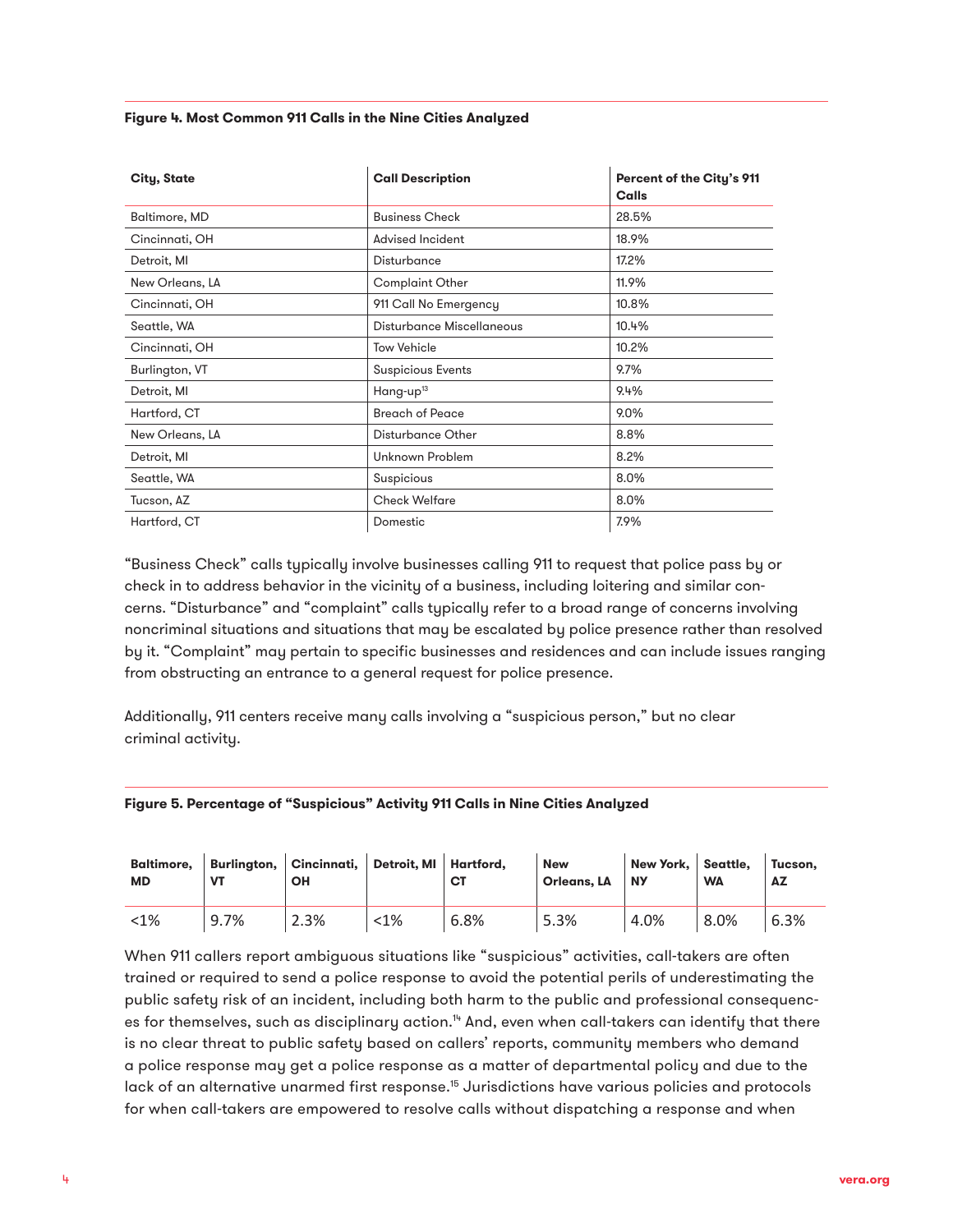they are required to dispatch police.<sup>16</sup> In fact, some 911 calls do not need any kind of in-person response and may benefit from phone-based or administrative alternatives, such as help lines or online crime reporting.<sup>17</sup>

Moreover, when 911 operators overestimate the seriousness of an incident, responding officers may have a disproportionate sense of danger and may escalate the situation upon arriving on scene.<sup>18</sup> Additionally, an audit of 911 data in Clayton, Missouri, found that "suspicious person" calls disproportionately target Black people, with bias in the community driving unnecessary and potentially harmful encounters between police and the public.19 Multiple high-profile incidents involving 911 calls reveal stark examples of how white people have weaponized 911 to target Black people.<sup>20</sup>

## Conclusion

This analysis of 911 data suggests that police, who are uniquely empowered among first responders to use force and make arrests, are inappropriate responders for a substantial portion of the concerns that community members bring to the attention of emergency communications centers. Yet despite this reality, existing 911 systems are designed to primarily deliver police responses. Rather than relying on police, many calls that currently prompt a police response could instead be addressed by a range of civilian responders, such as crisis workers, peer support specialists, and credible messengers.<sup>21</sup>

#### **Recommendations:**

- $\rightarrow$  Police involvement in emergency response should be reserved for situations involving crimes in progress that pose an imminent threat to people's lives or bodily safety. When there is ambiguity at the call-taker level, jurisdictions must account for the potential harms of sending police before dispatching them by default, including for calls involving a "suspicious person" with no clear criminal activity.
- Local governments should make 911 data public and accessible and should partner with communitybased organizations on analysis to identify opportunities for civilian responses that minimize the reliance on police as default first responders. These stakeholders can then work together to design and develop new emergency responses to address the unmet needs reflected in local 911 data, as well as community-based supports to proactively address the issues that prompt calls to 911.
- $\rightarrow$  Elected officials must ensure that alternatives to policing and the 911 centers that dispatch them are adequately resourced to meet community needs.

For more information, see Vera's companion factsheet on the role of [911 analysis in developing civilian](https://www.vera.org/downloads/publications/911-analysis-civilian-crisis-responders.pdf)  [response programs for behavioral health crises;](https://www.vera.org/downloads/publications/911-analysis-civilian-crisis-responders.pdf) the [fact sheet series on alternatives to policing;](https://www.vera.org/publications/investing-in-evidence-based-alternatives-to-policing) and the [comprehensive 2020 analysis](https://www.vera.org/publications/understanding-police-enforcement-911-analysis) of 911 data and the broader emergency communications landscape.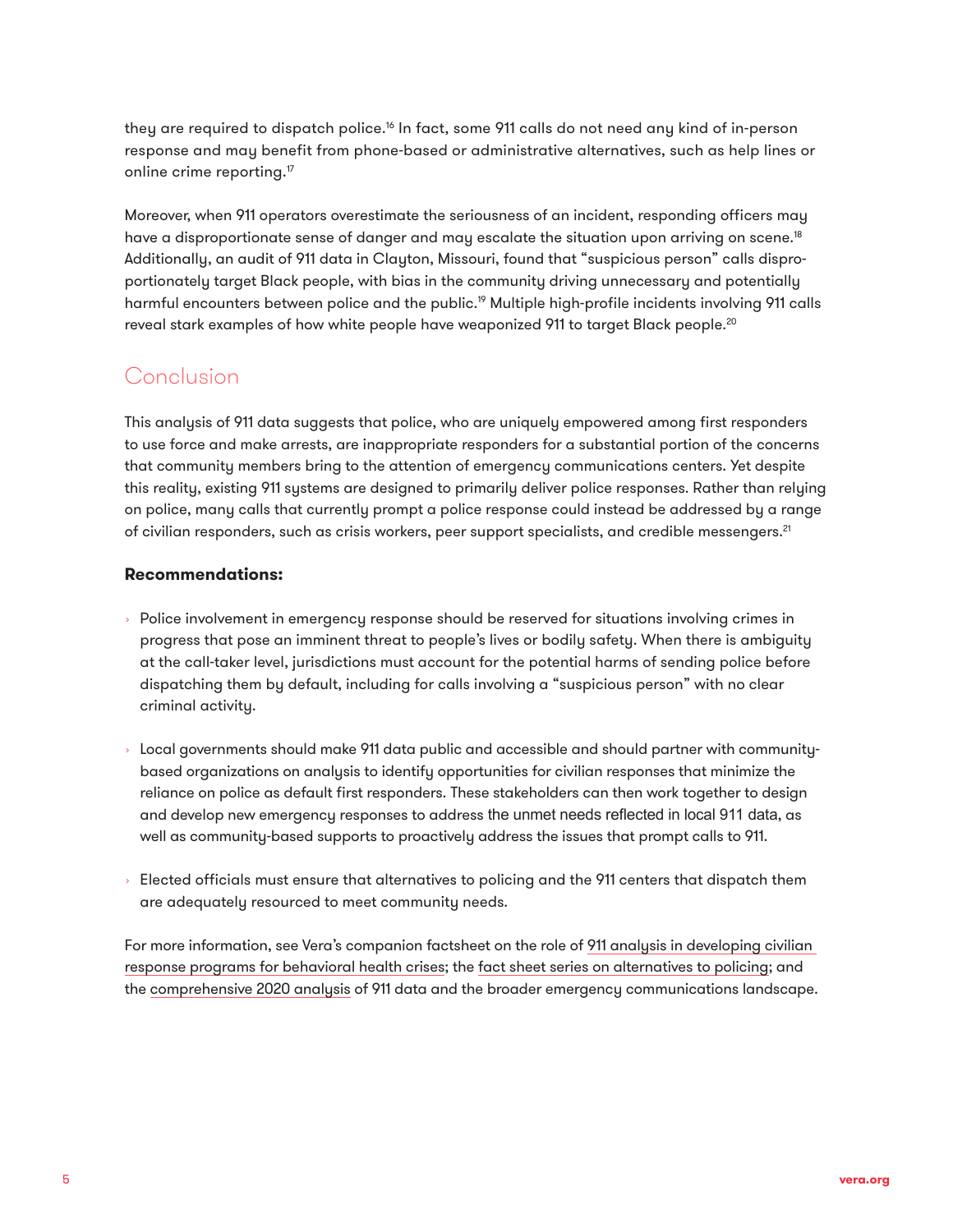#### **Endnotes**

- 1 Vera Institute of Justice, *Arrest Trends* (New York: Vera Institute of Justice, 2021), [https://arresttrends.](https://arresttrends.vera.org/) [vera.org/arrests;](https://arresttrends.vera.org/) and Staff, "Fatal Force," database, *Washington Post,* accessed December 9, 2021, [https://www.washingtonpost.com/graphics/](https://www.washingtonpost.com/graphics/investigations/police-shootings-database/) [investigations/police-shootings-database/](https://www.washingtonpost.com/graphics/investigations/police-shootings-database/).
- 2 Ibid.
- 3 S. Rebecca Neusteter, Megan O'Toole, Mawia Khogali, et al., *Understanding Police Enforcement: A Multicity 911 Analysis (*New York: Vera Institute of Justice, 2020),<https://perma.cc/L6CN-FDEL>.
- 4 This analysis used the FBI's definition of violent crimes, which includes homicide, rape, robbery, and aggravated assault. FBI Uniform Crime Report, "Crime in the United States 2018: Violent Crime," 2018, [https://perma.cc/WQ47-Y9DM.](https://perma.cc/WQ47-Y9DM)
- 5 Jared Knowles and Andrea J. Ritchie, *Cops Don't Stop Violence: Combating Narratives Used to Defend Police Instead of Defunding Them*  (Washington, DC: Community Resource Hub and Interrupting Criminalization, 2021), [https://perma.](https://perma.cc/7V2Z-UWBN) [cc/7V2Z-UWBN.](https://perma.cc/7V2Z-UWBN)
- 6 Katherine Beckett, Forrest Stuart, and Monica Bell, "From Crisis to Care," *Inquest,* September 2, 2021, [https://perma.cc/WMS2-QGT3.](https://perma.cc/WMS2-QGT3)
- 7 Due to data availability, this analysis focuses on police departments. However, many public safety answering points (PSAPs) dispatch sheriff's deputies and other law enforcement personnel rather than police. There is no reason to believe that the trends in 911 calls described in this analysis apply exclusively to emergency communications centers that dispatch police.
- 8 Timelines vary based on the most recent data shared by each department.
- 9 Emergency communications center call-takers coded the 911 calls in this analysis. It is important to recognize that discrepancies occasionally exist between 911 operators' understanding and coding of incoming calls and what police find when they arrive on scene. Call reclassification practices vary across jurisdictions, which means that publicly reported call types are not a flawless

characterization of callers' situations. Although research suggests that call-takers are able to accurately identify the general nature of a 911 call most of the time, they may misclassify ambiguous situations. See Rylan Simpson and Carlena Orosco, "Re-assessing Measurement Error in Police Calls for Service: Classifications of Events by Dispatchers and Officers," PLoS ONE 16, no. 12 (2021), [https://](https://doi.org/10.1371/journal.pone.0260365) [doi.org/10.1371/journal.pone.0260365.](https://doi.org/10.1371/journal.pone.0260365) Where studied, researchers found that 8 to 15 percent of calls had to be recategorized once police arrived on scene. Ibid. See also Jerry H. Ratcliffe, "Policing and Public Health Calls for Service in Philadelphia," Crime Science 10, no. 5 (2021), <https://doi.org/10.1186/s40163-021-00141-0>.

- 10 Mean was calculated as mean of the city's values rather than as a pooled sample mean.
- 11 Although police have an important role to play in responding to violent situations in progress and in solving violent crimes, more policing is not the solution to violence. Community Violence Intervention programs (CVIs) have effectively reduced gun violence and saved communities millions. For more information about CVIs, see Vera Institute of Justice, *Investing in Evidence-Based Alternatives to Policing: Community Violence Intervention* (New York: Vera Institute of Justice, 2021),<https://perma.cc/KW56-P5GW> and Vera Institute of Justice, *Community Violence Interventions, Explained* (New York: Vera Institute of Justice, 2021),<https://perma.cc/QN5C-7PGM>.
- 12 Only four of the nine cities included a dispatch variable or timestamp in their uploaded dataset. The presence of these variables allows for researchers to determine whether an officer was dispatched because of a specific 911 call.
- 13 When calls to 911 result in hang-ups, the National Emergency Number Association (NENA) recommends a mandatory call back policy. If 911 operators are unable to obtain a "plausible explanation" for the hang-up or still suspect that emergency services could be needed, "a field unit should be dispatched." Most police agencies dispatch police to investigate these abandoned calls. See NENA, *NENA Silent or Hang-Up 9-1-1 Calls for Service: An Operations-Focused Study*